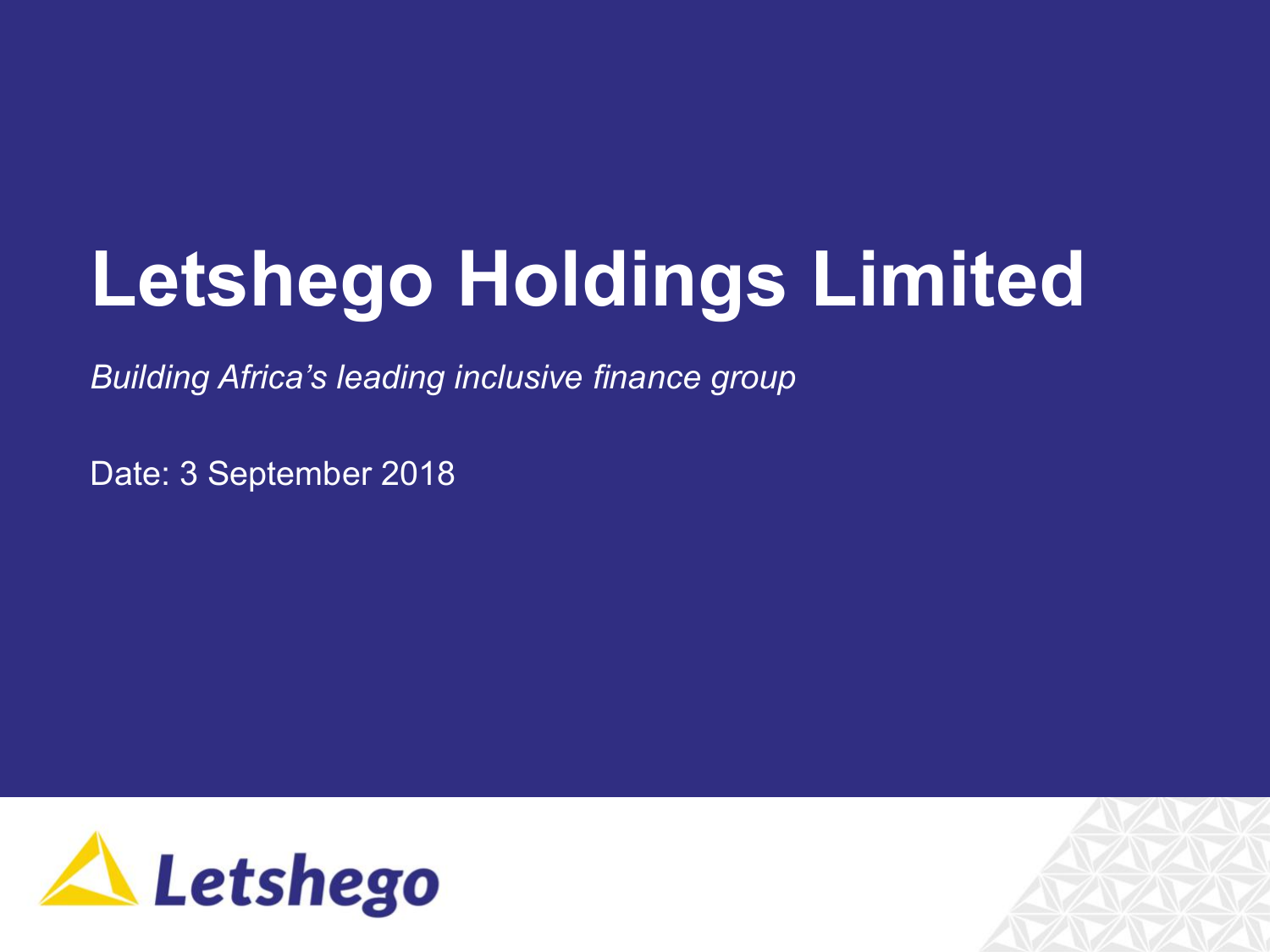# Strategic Update

Embracing financial inclusion Growing the franchise Enhancing customer experience Embedding future capability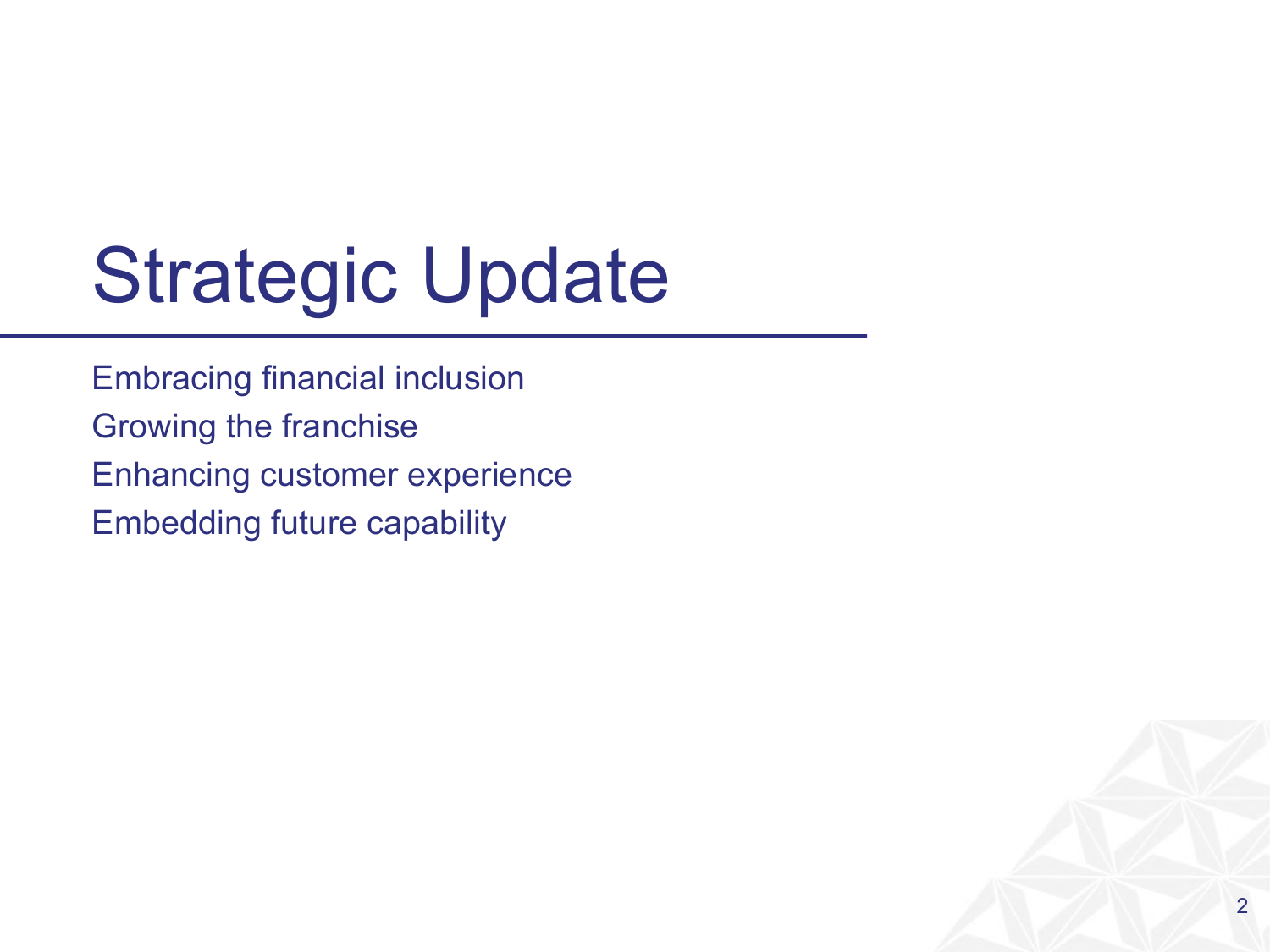

# 1H 2018 Key highlights

|              | <b>Embracing financial</b><br>inclusion | More than BWP350mn of informal loans disbursed in Ghana<br>since launch in late 2017<br>Affordable housing and education loans are main drivers of<br>growth in MSE loan book                                                                                                 |
|--------------|-----------------------------------------|-------------------------------------------------------------------------------------------------------------------------------------------------------------------------------------------------------------------------------------------------------------------------------|
|              | Growing the franchise                   | Agency network in Mozambique has grown by 170%<br>Mozambique leads in deposit mobilization with over 24,000<br>$\bullet$<br>LetsGo accounts opened so far<br>Sales Governance Framework has been rolled out to both DSA<br>$\bullet$<br>and other sales teams in 10 countries |
| $\mathbf{e}$ | <b>Enhancing customer</b><br>experience | Stakeholder mapping has enhanced ability to deliver, defend<br>$\bullet$<br>and develop value<br>Current financial wellness proposition ready for launch<br>$\bullet$<br>Customers can access financial solutions via 628 access points<br>$\bullet$                          |
|              | <b>Embedding future</b><br>capability   | A more comprehensive set of customer solutions and efficient<br>management of operational risks is now available in a growing<br>number of countries with the remaining two countries due to be<br>added to the core IT platform next year                                    |

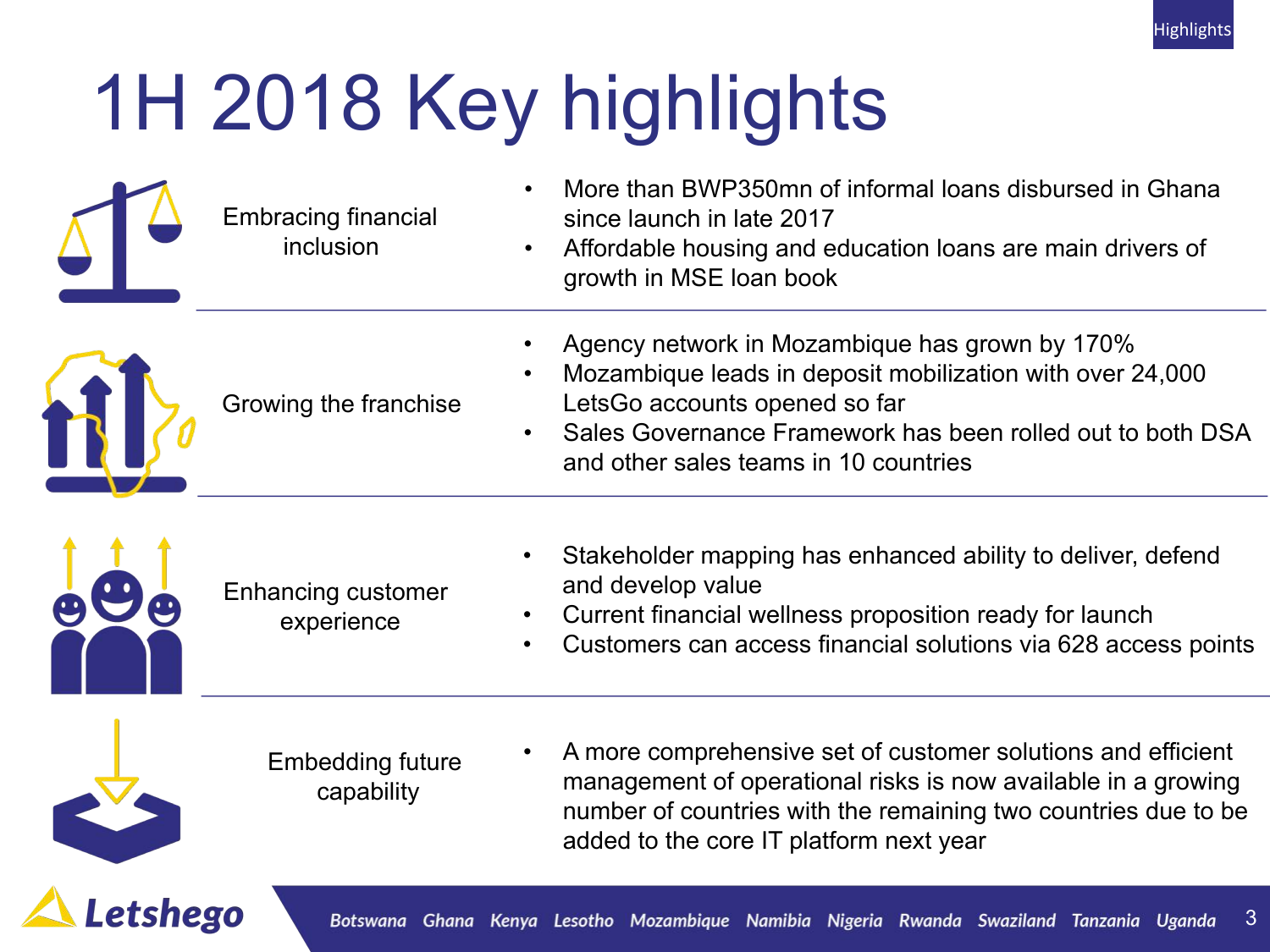### **Strategy remains on track for growth with no imminent change in direction**



Letshego

### **Key priorities**

- Embracing financial inclusion
- Grow the franchise
- Enhancing customer experience
- Embedding future capability

#### **Key drivers**

- Microfinance opportunity in sub-Saharan Africa
- Broad geographical footprint able to support volume growth
- Track record of consistent financial performance and profitability

#### **Key initiatives**

- Agency banking
- Mobile digital banking
- Strategic partnerships
- Cross selling
- Launch new products

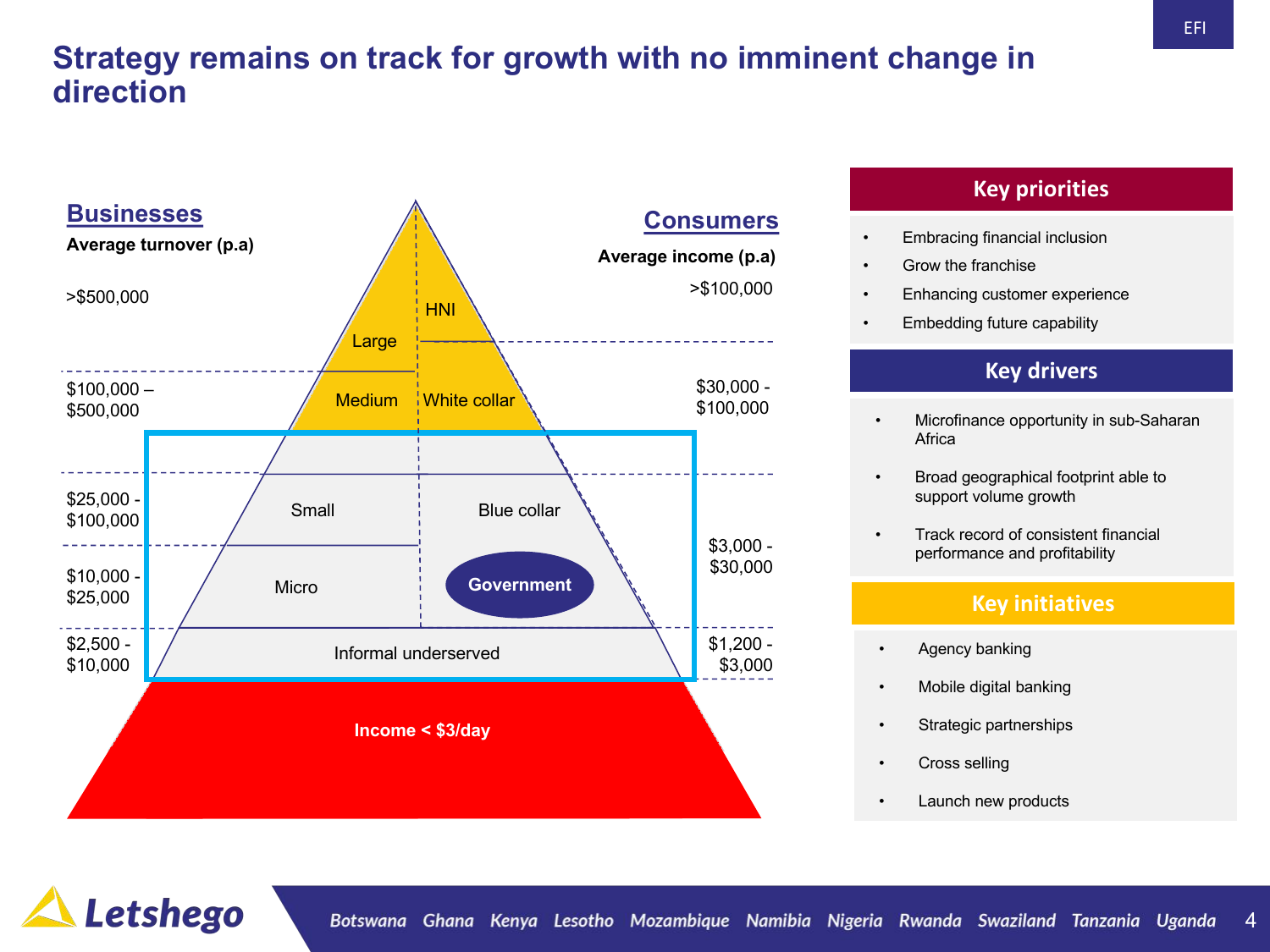### **Our financial wellness proposition to facilitate the entry of previously unbanked customers into the banking system is ready for launch**

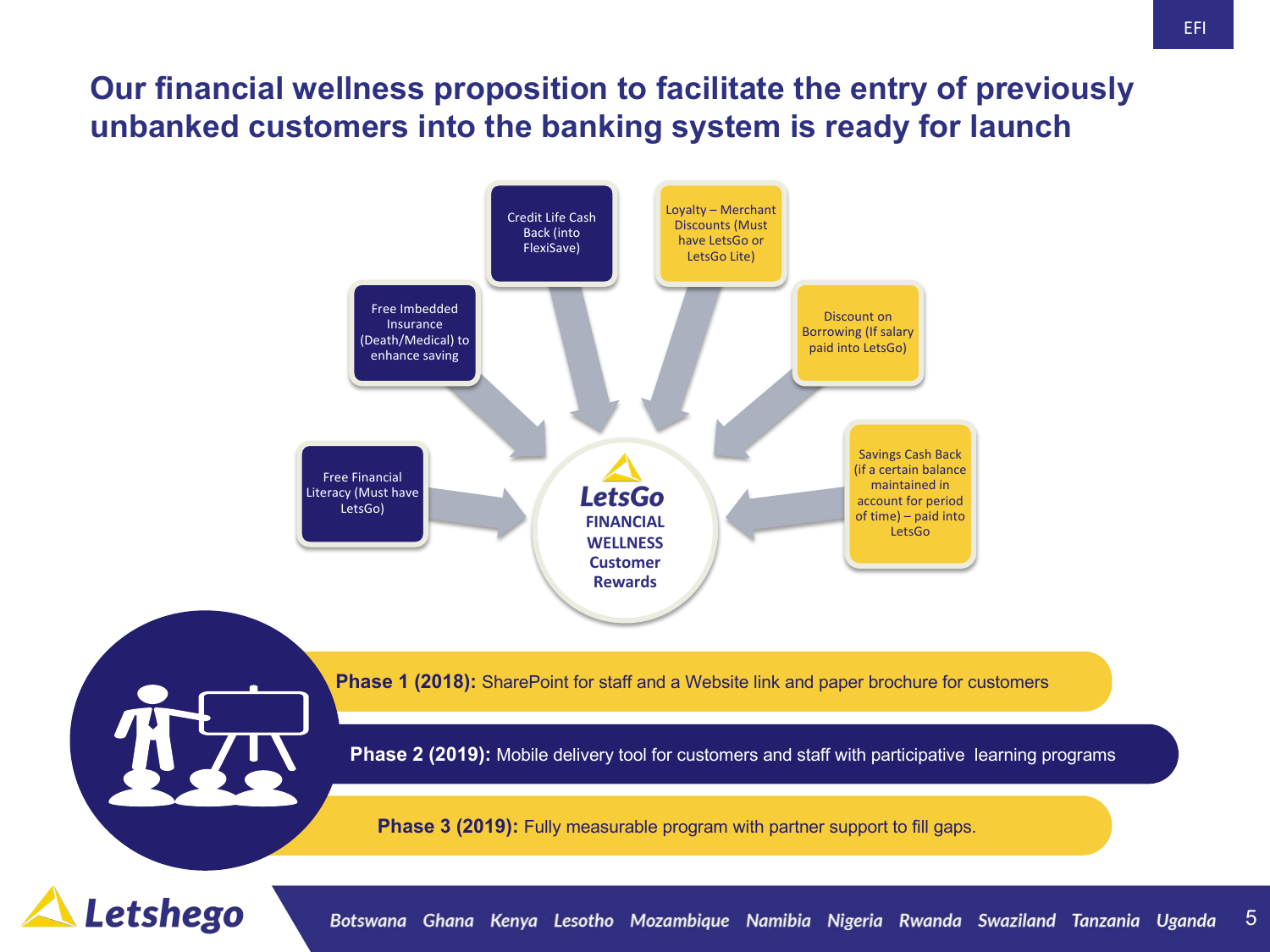GTF

### **Despite intense competition Botswana has been able to deliver modest loan growth**

#### **Botswana accounts for 39% of Group PBT**

- Pricing adjustments made to core central gov segment resulting in lower churn
- Continued focus on growth of new non-government employers (18.3%)
- MSE / invoice discounting started
- Successfully rolled out new credit risk management strategy
- **EXECUTE:** Introduced new flexible term solution
- Arrears & impairment provisions (PAR 30 > 10%)

#### **Financial Performance**

|                                        | H1 16 | H <sub>1</sub> 17 | H <sub>1</sub> 18 |
|----------------------------------------|-------|-------------------|-------------------|
| Loan Loss Rate                         | 1.9%  | $2.2\%$           | 1.7%              |
| NPL's provision Coverage               | 64.5% | 55.2%             | 104.6%            |
| PBT (BWPmn)                            | 252   | 240               | 242               |
| Net disbursements to customers (BWPmn) | 76    | 150               | 188               |
| Advances (BWPmn)                       | 2,110 | 2,316             | 2,317             |

|                         |       |                   |                   | <b>Overview of loan book</b> |
|-------------------------|-------|-------------------|-------------------|------------------------------|
| Loan mix by type        |       |                   |                   |                              |
|                         | H1 16 | H <sub>1</sub> 17 | H <sub>1</sub> 18 | 70%                          |
| Formal - Government     | 76.1% | 67.0%             | 73.1%             | 60%                          |
| Formal - Non-Government | 18.3% | 28.1%             | 23.8%             | 50%                          |
| Housing                 | 5.6%  | 4.8%              | 2.8%              | 40%<br>30%                   |
| Agriculture             |       |                   |                   | 20%                          |
| Education               |       |                   |                   | 10%                          |
| <b>MSE</b>              |       |                   |                   | 0%                           |

### **Loans advanced by term (% of loan)** 0% 10% 20% 30% 40% 50% 60% 70%

0 - 2 yrs 2 - 3 yrs 3 - 5 yrs 5 + yrs

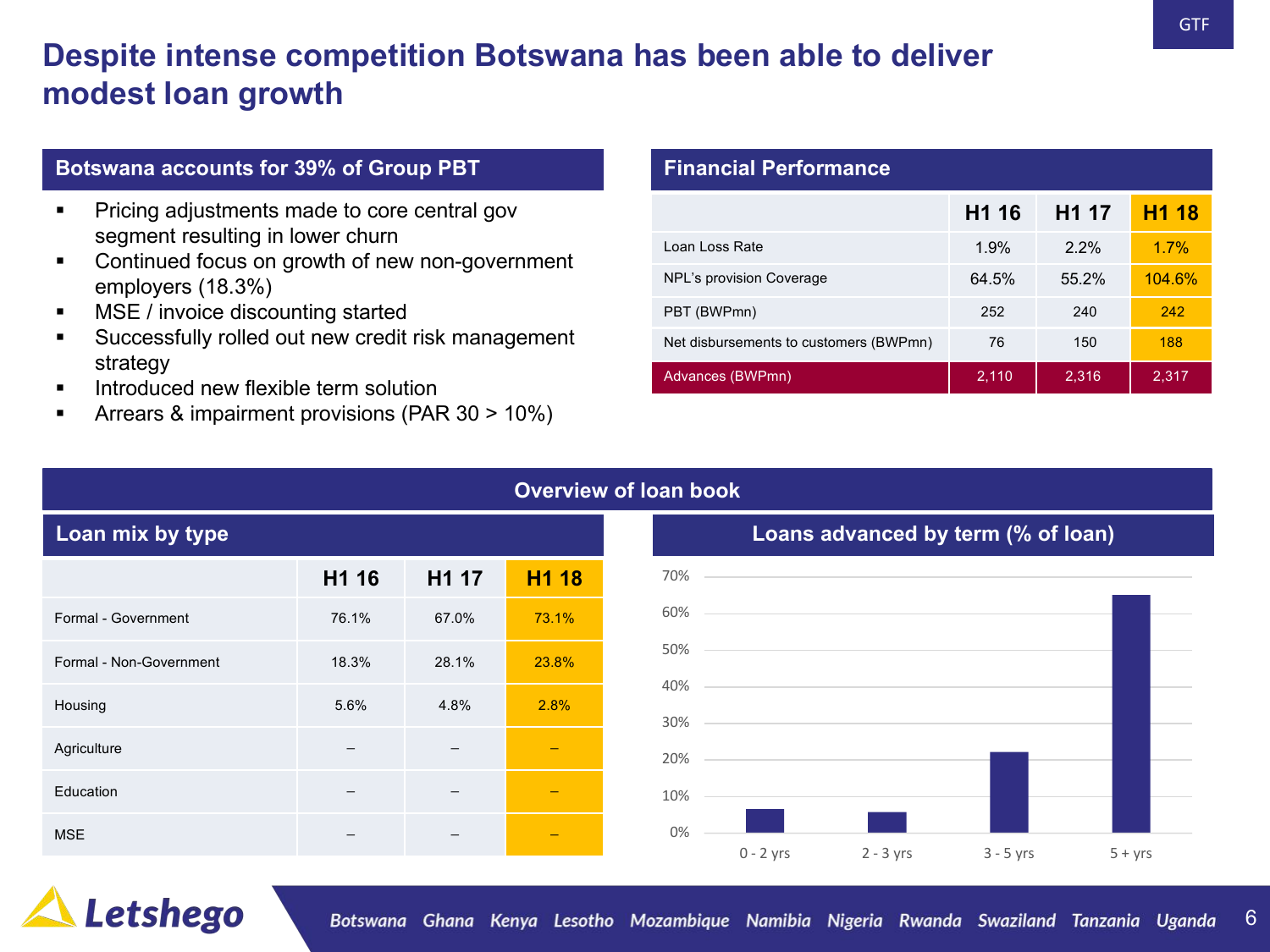### **The acquisition of a banking license in Namibia has supported loan and deposit growth in tough local trading conditions**

#### **IPO has increased visibility and brand awareness Financial Performance**

- Launched co-branded LetsGo MasterCard debit card
- Completed first digital LetsGo campaign through facebook
- Customer activations driven by strong sales performance
- Branch upgrades and network expansion to facilitate deposit mobilization and non-funded income on track
- H2 initiatives to drive customer conversion and deposit mobilization as these are below target levels

|                                        | H <sub>1</sub> 16 | H <sub>1</sub> 17 | H <sub>1</sub> 18 |
|----------------------------------------|-------------------|-------------------|-------------------|
| Loan Loss Rate                         | $0.0\%$           | $1.0\%$           | 0.2%              |
| NPL's provision Coverage               | 67.0%             | 52.2%             | 11.3%             |
| PBT (BWPmn)                            | 163               | 213               | 234               |
| Net disbursements to customers (BWPmn) | 252               | 328               | 301               |
| Advances (BWPmn)                       | 1,471             | 1,789             | 1,904             |





#### GTF

7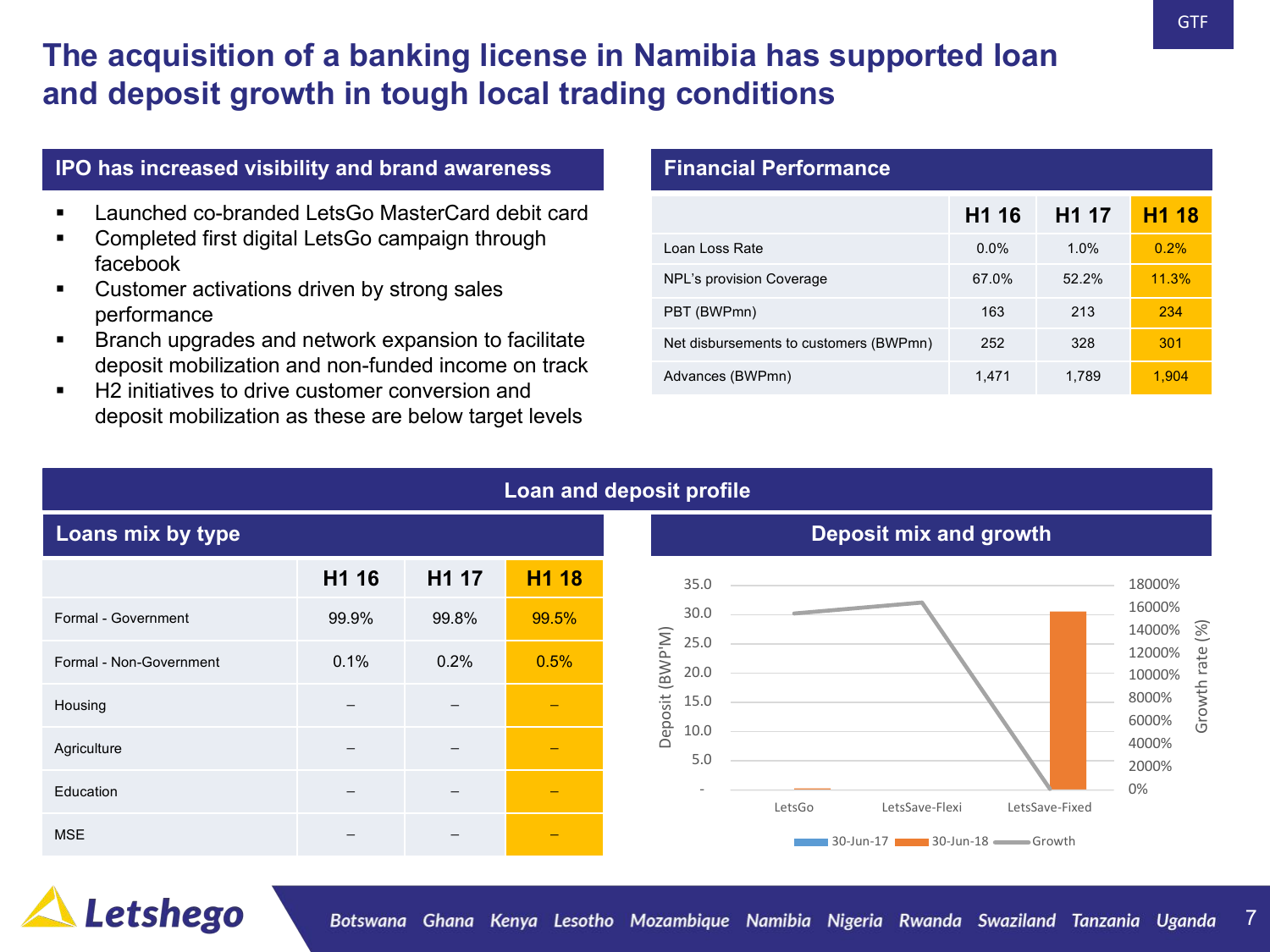## **Mozambique has seen strong growth in deposits aided by the roll out of a technology driven agency banking model LetsGo**

| Agency base has grown by 202 registered agents |                                                                                                                                                                                                                                                                                                                          |  |  |  |  |
|------------------------------------------------|--------------------------------------------------------------------------------------------------------------------------------------------------------------------------------------------------------------------------------------------------------------------------------------------------------------------------|--|--|--|--|
| Fund for Rural<br>Prosperity<br>LetsGo         | • DAS customers increased to over 90k<br>with 24k opened LetsGo accounts<br>• Pricing adjustment made to core credit<br>solutions<br>• 336 registered agents now in place<br>• Good progress in deposit mobilization<br>• Received \$1 million in Master Card<br>Foundation funding<br>• Partnered with Financial Sector |  |  |  |  |
| Winner Banco Letshego<br><b>May 2017</b>       | Deepening Mozambique to develop<br>literacy/ education initiatives for people<br>in remote areas                                                                                                                                                                                                                         |  |  |  |  |
|                                                |                                                                                                                                                                                                                                                                                                                          |  |  |  |  |

#### **Financial Performance**

|                                        | H <sub>1</sub> 16 | H <sub>1</sub> 17 | H <sub>1</sub> 18 |
|----------------------------------------|-------------------|-------------------|-------------------|
| Loan Loss Rate                         | 0.5%              | 5.6%              | 0.7%              |
| NPL's provision Coverage               | 19.9%             | 29.9%             | 30.9%             |
| PBT (BWPmn)                            | 58                | 21                | 61                |
| Net disbursements to customers (BWPmn) | 97                | 171               | 152               |
| Advances (BWPmn)                       | 804               | 917               | 1.124             |

#### **Loan and deposit profile**

| Loans mix by type       |       |       |       |  |  |
|-------------------------|-------|-------|-------|--|--|
|                         | H1 16 | H1 17 | H1 18 |  |  |
| Formal - Government     | 99.3% | 99.3% | 99.1% |  |  |
| Formal - Non-Government | 0.7%  | 0.7%  | 0.9%  |  |  |
| Housing                 |       |       |       |  |  |
| Agriculture             |       |       |       |  |  |
| Education               |       |       |       |  |  |
| <b>MSE</b>              |       |       |       |  |  |

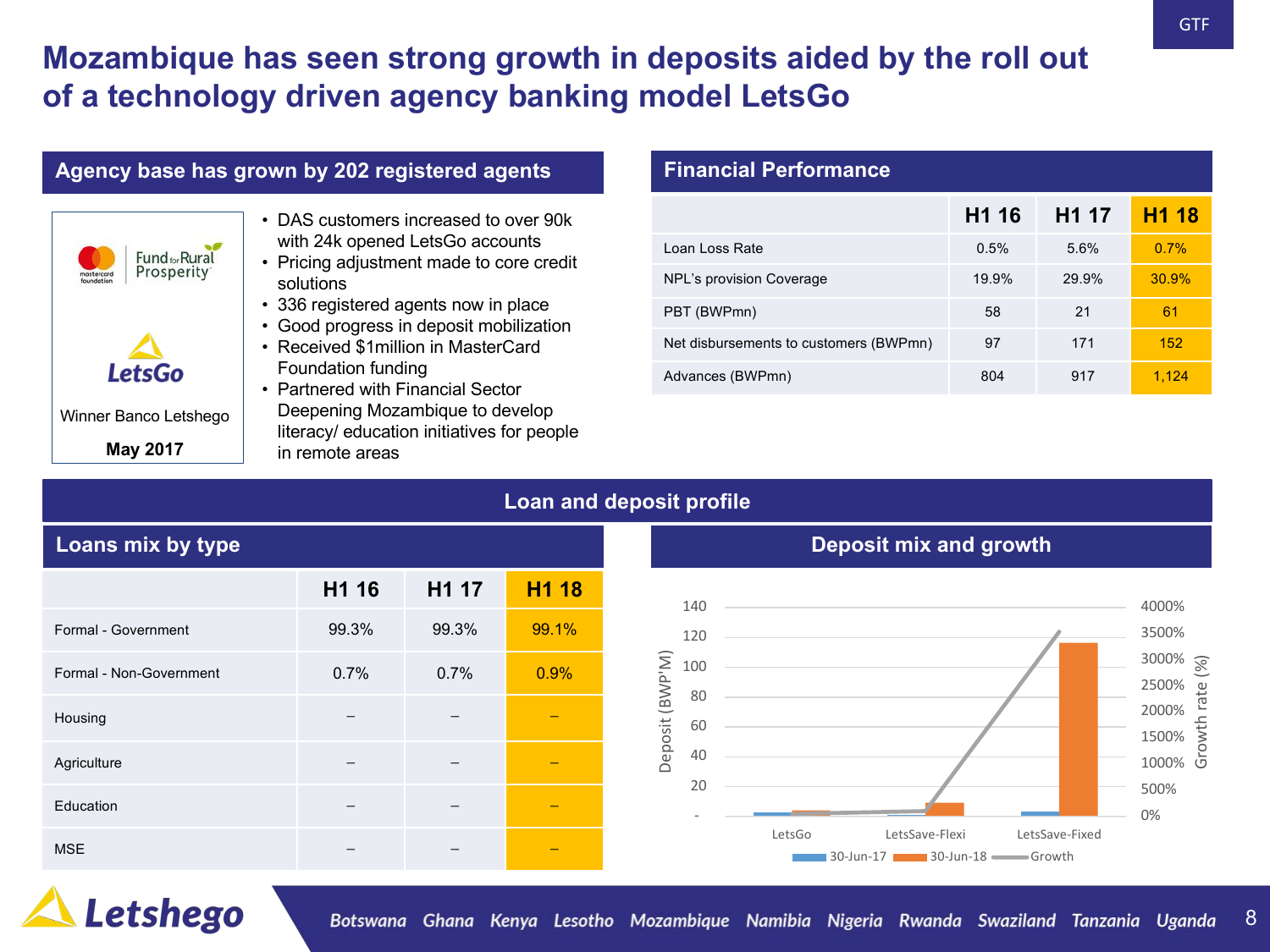## **Diversification of solutions and into MSE and informal segments is gathering pace in Tanzania**

#### **Partnerships key to accelerating customer acquisition Financial Performance**

- § Difficult local trading environment for both the Bank and DAS
- Uncertainty remains over stability of core central Gov workforce
- § Bank is now at break even
- Launched Mobile savings (Timiza Akiba) platform with Airtel (post period end)
- Introduced automated credit scoring system for MSE
- Established a partnership for mobile banking and mobile payment solutions



|                                        | H <sub>1</sub> 16 | H <sub>1</sub> 17 | H <sub>1</sub> 18 |
|----------------------------------------|-------------------|-------------------|-------------------|
| Loan Loss Rate                         | $0.4\%$           | 12.5%             | 22.7%             |
| NPL's provision Coverage               | 46.1%             | 75.7%             | <b>117.8%</b>     |
| PBT (BWPmn)                            | 56                | 37                | 44                |
| Net disbursements to customers (BWPmn) | 137               | 167               | 96                |
| Advances (BWPmn)                       | 433               | 495               | 434               |

#### **Loan and deposit profile**

| Loans mix by type       |       |       |       |  |
|-------------------------|-------|-------|-------|--|
|                         | H1 16 | H1 17 | H1 18 |  |
| Formal - Government     | 82.8% | 71.8% | 67.4% |  |
| Formal - Non-Government | 0.6%  | 3.3%  | 6.2%  |  |
| Housing                 |       | 2.4%  | 4.5%  |  |
| Agriculture             |       |       |       |  |
| Education               | 0.5%  | 3.9%  | 5.3%  |  |
| <b>MSE</b>              | 16.1% | 18.5% | 16.6% |  |

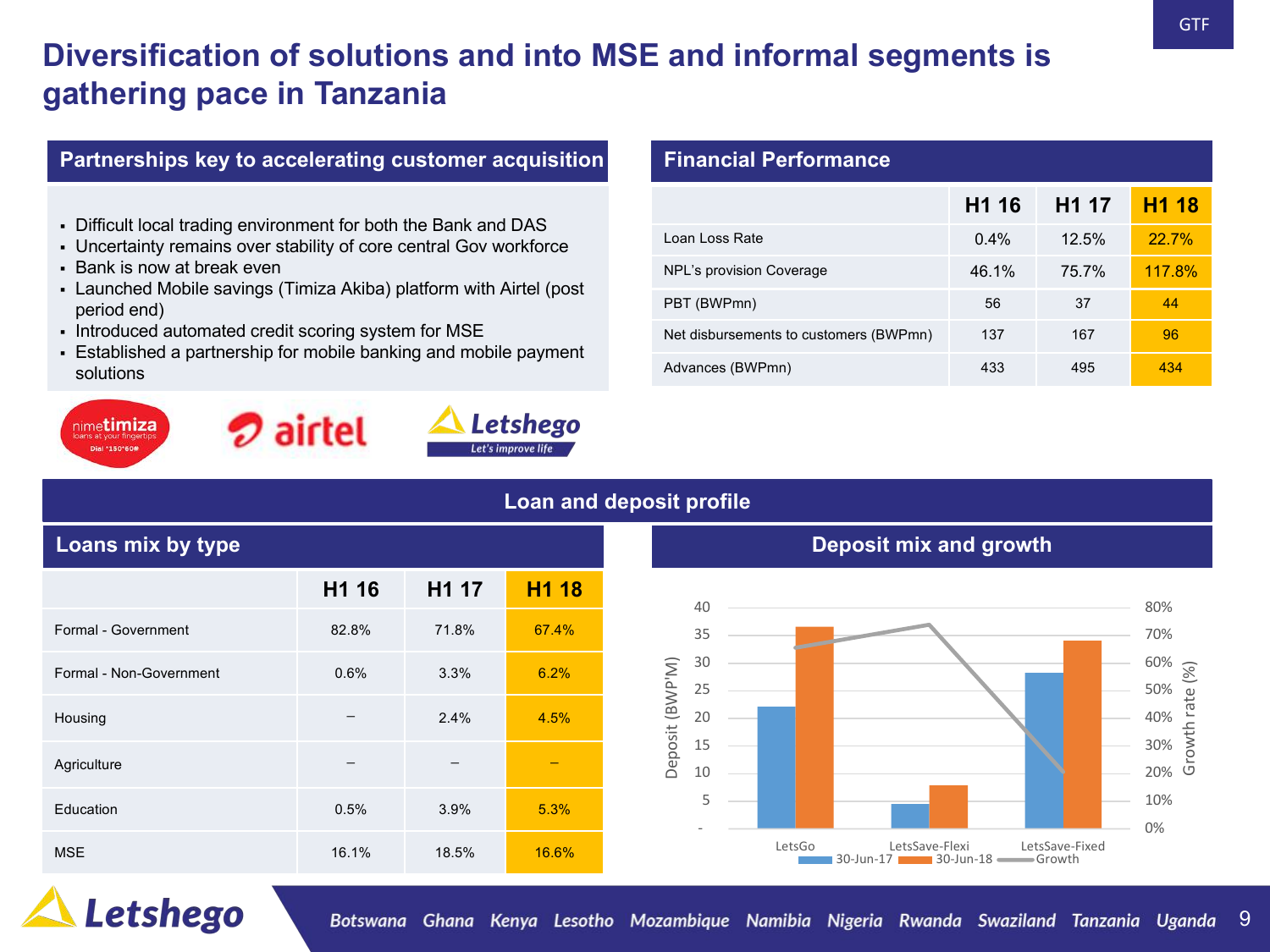#### **Mobile loan portfolio makes up 26% of net loan book Financial Performance**

- Launched in collaboration with MTN Ghana
- § Over 2.6mn loans disbursed to 633, 000 new customers
- § Customer deposits have increased to GHS32mn
- Regulatory approval received for change of name to Letshego Ghana and also to convert license from Finance House to Savings and Loans







|                                        | H <sub>1</sub> 16 | H <sub>1</sub> 17 | H <sub>1</sub> 18 |
|----------------------------------------|-------------------|-------------------|-------------------|
| Loan Loss Rate                         |                   | 2.7%              | 13.0%             |
| NPL's provision Coverage               |                   | 81.3%             | 98.4%             |
| PBT (BWPmn)                            |                   | 17                | 30                |
| Net disbursements to customers (BWPmn) |                   | 93                | 491               |
| Advances (BWPmn)                       |                   | 256               | 553               |

#### **Loan and deposit profile**

| Loans mix by type       |       | <b>Deposit mix and growth</b> |       |                                                                          |
|-------------------------|-------|-------------------------------|-------|--------------------------------------------------------------------------|
|                         | H1 16 | H <sub>1</sub> 17             | H1 18 | 80                                                                       |
| Formal - Government     |       | 99.1%                         | 77.0% | 70<br>60                                                                 |
| Formal - Non-Government |       | 0.9%                          | 0.2%  | Deposit (BWP'M)<br>50                                                    |
| Housing                 |       |                               |       | 40<br>30                                                                 |
| Agriculture             |       |                               | 0.5%  | 20                                                                       |
| Education               |       |                               | 1.9%  | 10                                                                       |
| <b>MSE</b>              |       |                               | 20.4% | LetsSave-Fixed<br>LetsGo<br>LetsSave-Flexi<br>30-Jun-17 30-Jun-18 Growth |



0%

20%

40%

60%

Growth rate (%)

Growth rate (%

80%

100%

120%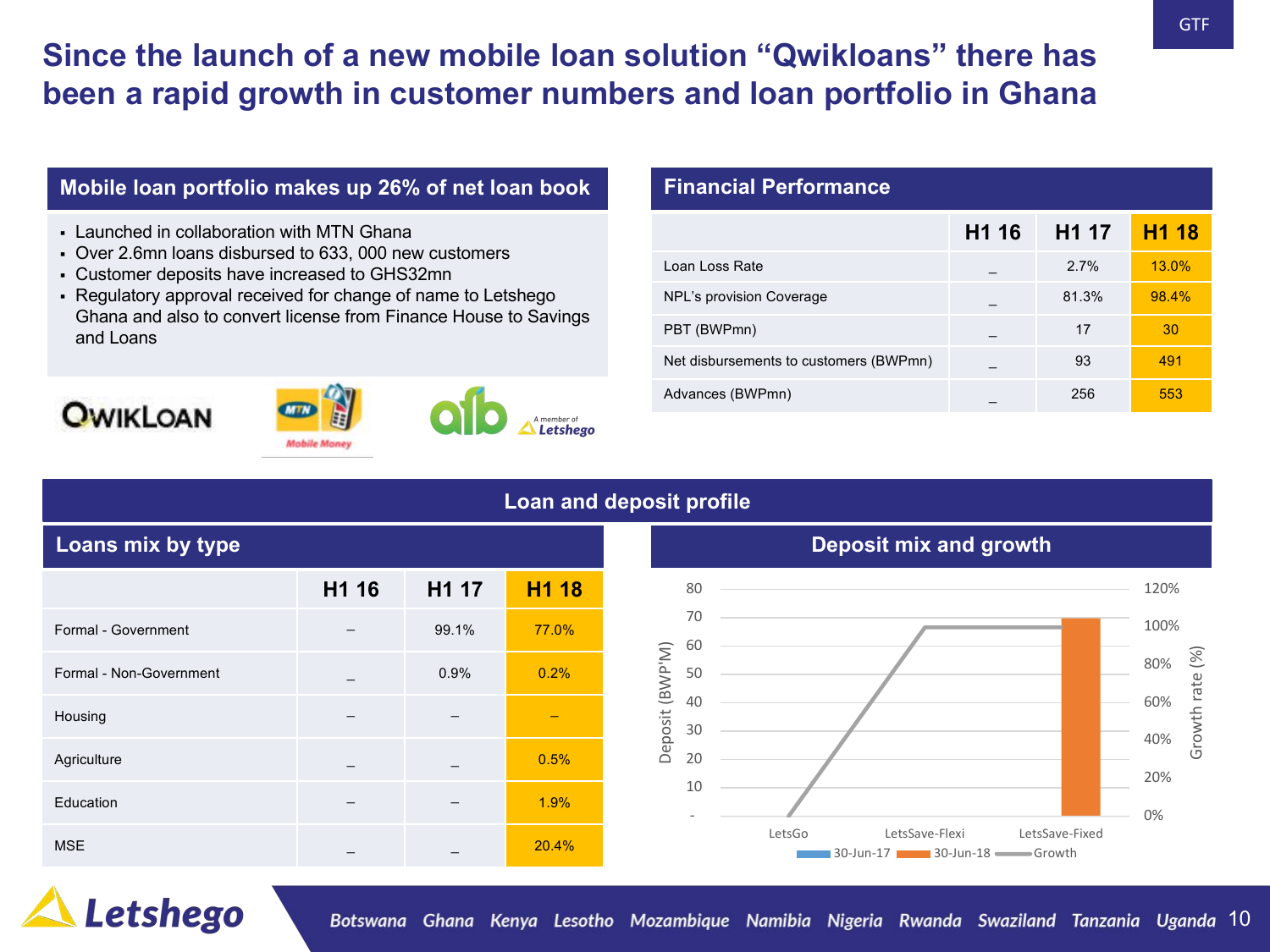### **Deduction at Source lending has become the key driver of growth for Nigeria's balance sheet**

| Business platform now in place for growth and returns                                                                          | <b>Financial Performance</b>           |        |                   |                   |
|--------------------------------------------------------------------------------------------------------------------------------|----------------------------------------|--------|-------------------|-------------------|
| - Local management team in place                                                                                               |                                        | H1 16  | H <sub>1</sub> 17 | H <sub>1</sub> 18 |
| • Core IT system changed to Group platform                                                                                     | Loan Loss Rate                         | 7.5%   | 20.8%             | 16.7%             |
| • All-in-One savings and credit solution launched                                                                              | NPL's provision Coverage               | 146.3% | 254.8%            | 373.7%            |
| - Deduction code for federal government recently secured<br>- Purchase of DAS loan portfolio in Cross River State completed in | PBT (BWPmn)                            | $-7$   | 2                 | $-4$              |
| April 2018                                                                                                                     | Net disbursements to customers (BWPmn) | 104    | 80                | 69                |
|                                                                                                                                | Advances (BWPmn)                       | 45     | 61                | 70                |

#### **Loan and deposit profile**

| Loans mix by type       |                          |                          |       |
|-------------------------|--------------------------|--------------------------|-------|
|                         | H1 16                    | H1 17                    | H1 18 |
| Formal - Government     |                          | $\overline{\phantom{m}}$ | 11.9% |
| Formal - Non-Government |                          | —                        | 1.4%  |
| Housing                 |                          | —                        | 1.5%  |
| Agriculture             | —                        | 0.6%                     | 2.7%  |
| Education               | $\overline{\phantom{0}}$ | 6.5%                     | 13.4% |
| <b>MSE</b>              | 100%                     | 92.9%                    | 69.1% |

## **Letshego**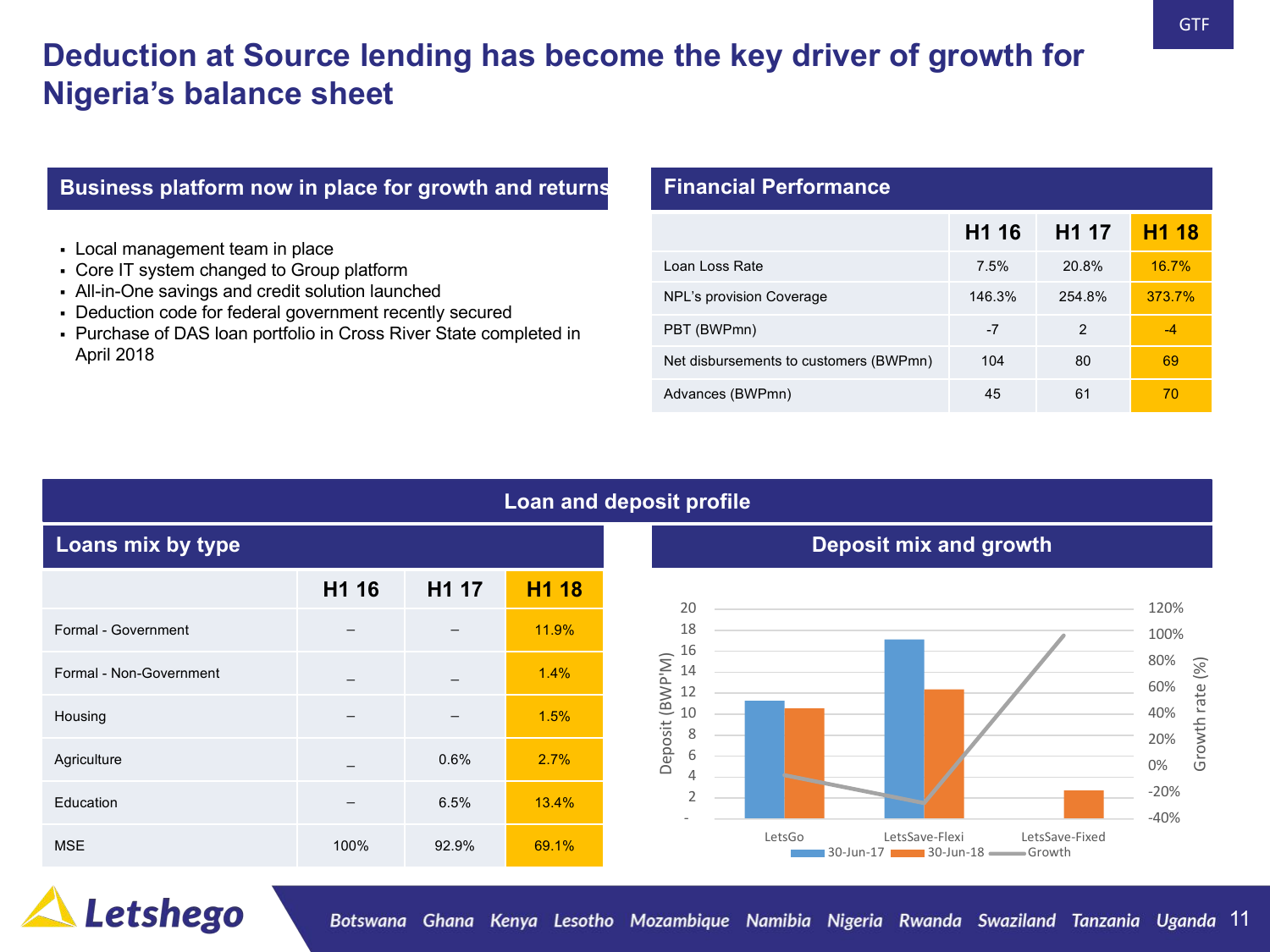### **Improvements in customer accessibility to financial solutions has led to an increase in non-core loan portfolio growth**

| <b>Mobile</b><br><b>Cards in Issue</b><br>$\bullet$<br><b>Mobile Accounts</b><br>$\bullet$                                            | 14 299<br>14781    | 14 5 63<br>19 4 68    |
|---------------------------------------------------------------------------------------------------------------------------------------|--------------------|-----------------------|
| <b>Agency network</b><br>Direct sales agents<br><b>Owned Sales agents</b><br>$\bullet$<br>Third party agency<br>$\bullet$             | 1278<br>268<br>334 | 1 3 7 6<br>274<br>544 |
| <b>Digital loans leveraging</b><br>off Strategic Partnerships<br>Informal-Mobile loans<br>$\bullet$<br><b>MSE-Eloans</b><br>$\bullet$ | 66 702             | 182 537<br>1739       |
| <b>Physical Service Centers</b><br><b>Branches</b><br>Satellite posts                                                                 | 128<br>186         | 129<br>186            |

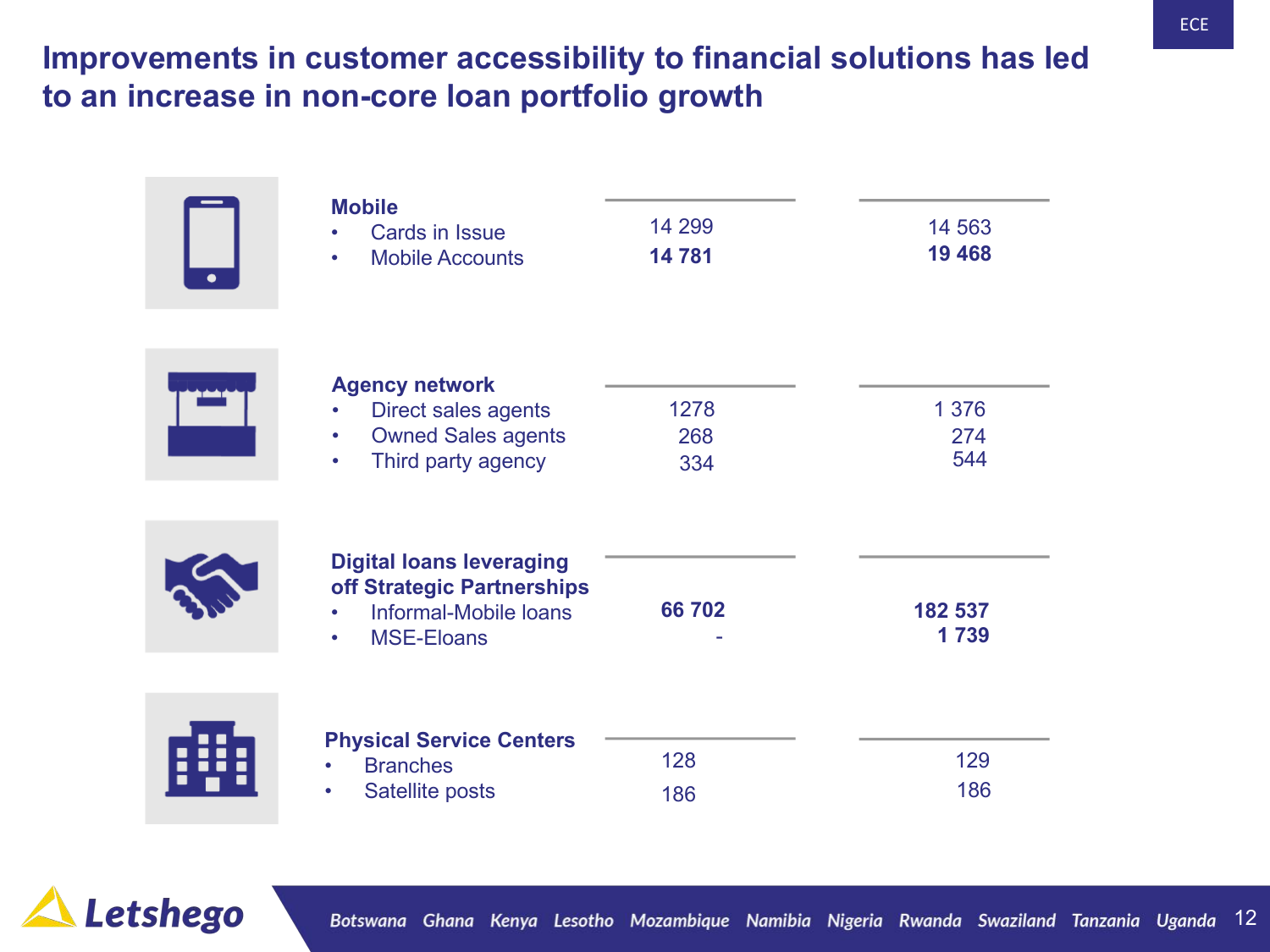## **Identified and emerging risks/ challenges are being monitored and managed prudently**

| 1              | <b>Operational Risk</b>              | Tracking of projects has been enhanced to mitigate<br>execution risk across multiple projects and countries                                     |
|----------------|--------------------------------------|-------------------------------------------------------------------------------------------------------------------------------------------------|
| $\overline{2}$ | <b>Compliance Risk</b>               | Increased regulation, legal and compliance requirements<br>in several geographies has necessitated automation of<br>AML processes               |
| 3              | <b>Credit Risk</b>                   | In instances where PAR has fallen outside of Group<br>standards, PAR30 (10%) and PAR90 (5%), appropriate<br>provisions have been made           |
| 4              | <b>Liquidity Risk</b>                | Refinancing risk has been reduced significantly by<br>extending the debt maturity of external borrowings<br>particularly in the 1-12 month area |
| 5              | <b>IT Operational</b><br><b>Risk</b> | Risks relating to cyber security and data management<br>are being addressed through cloud transformation and<br>other interventions             |

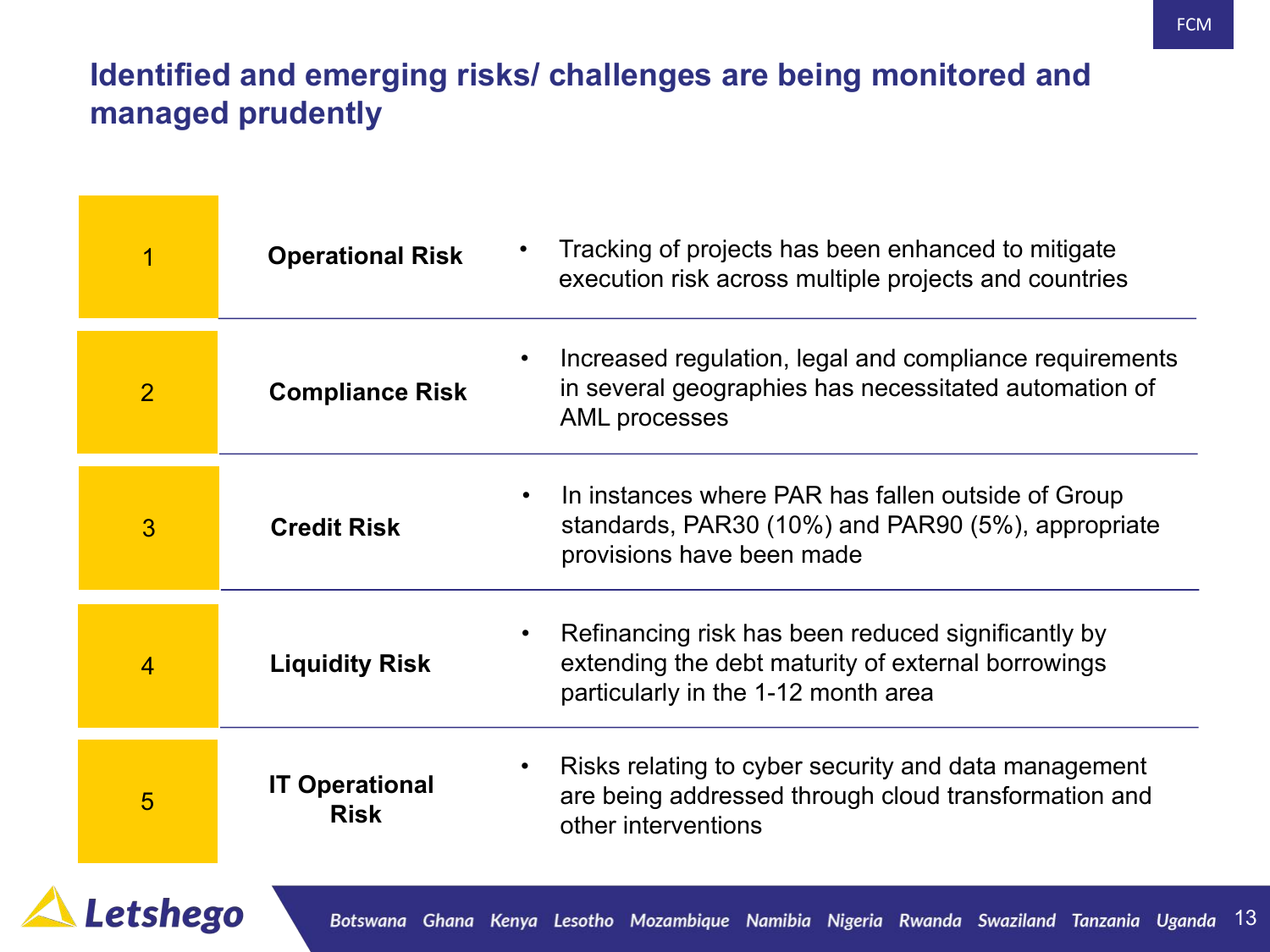### **Outlook**

- 1.Letshego remains well positioned to execute on its strategy
- 2.Focus has been on execution of core deliverables
	- − Loan portfolio growth and quality
	- − Customer conversion and deposit mobilization
	- − Operationalisation and monetizing digital opportunities
- 3. Principles remain sound
	- Group is well capitalized and profitable
	- Progress is being made on the diversification of the Letshego Group in all key areas
- 4.Change in Group Managing Director
	- − C Low stepped down as GMD wef August 2018
	- − An announcement is expected to be made shortly regarding his replacement
	- − In the interim it is business as usual

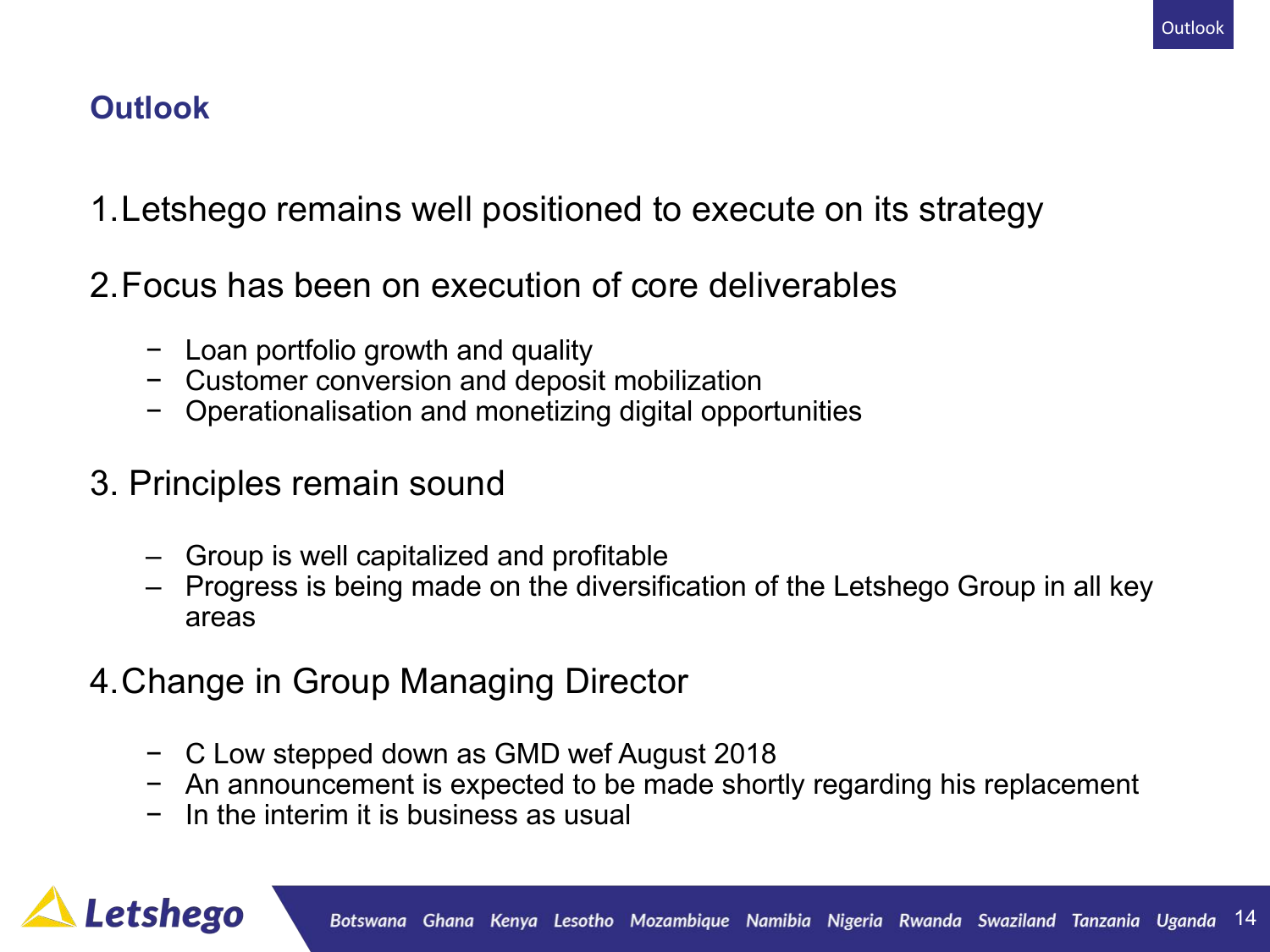## H1 2018 Results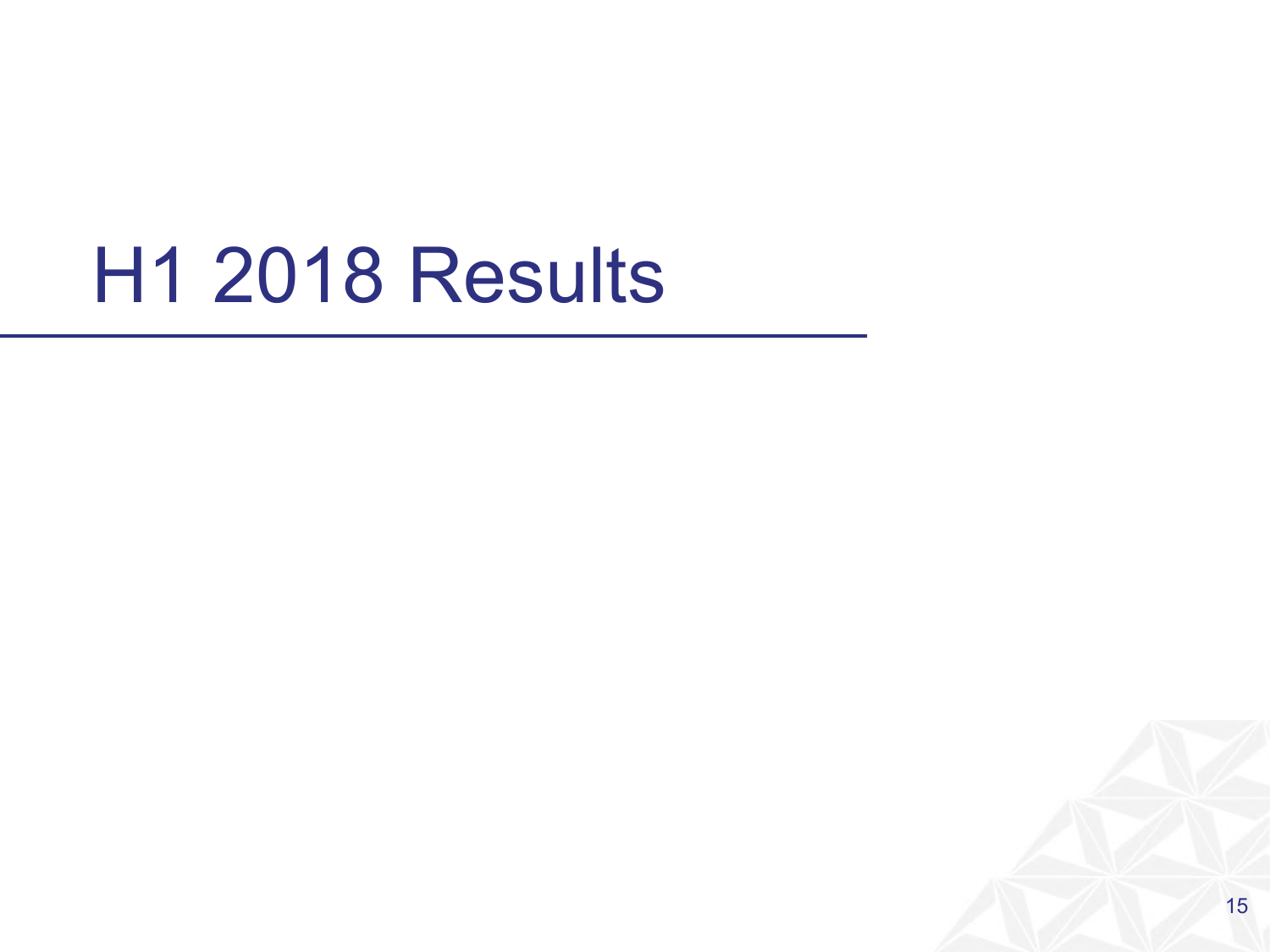### **This period's results show good performance across key areas of the business**





Botswana Ghana Kenya Lesotho Mozambique Namibia Nigeria Rwanda Swaziland Tanzania Uganda 16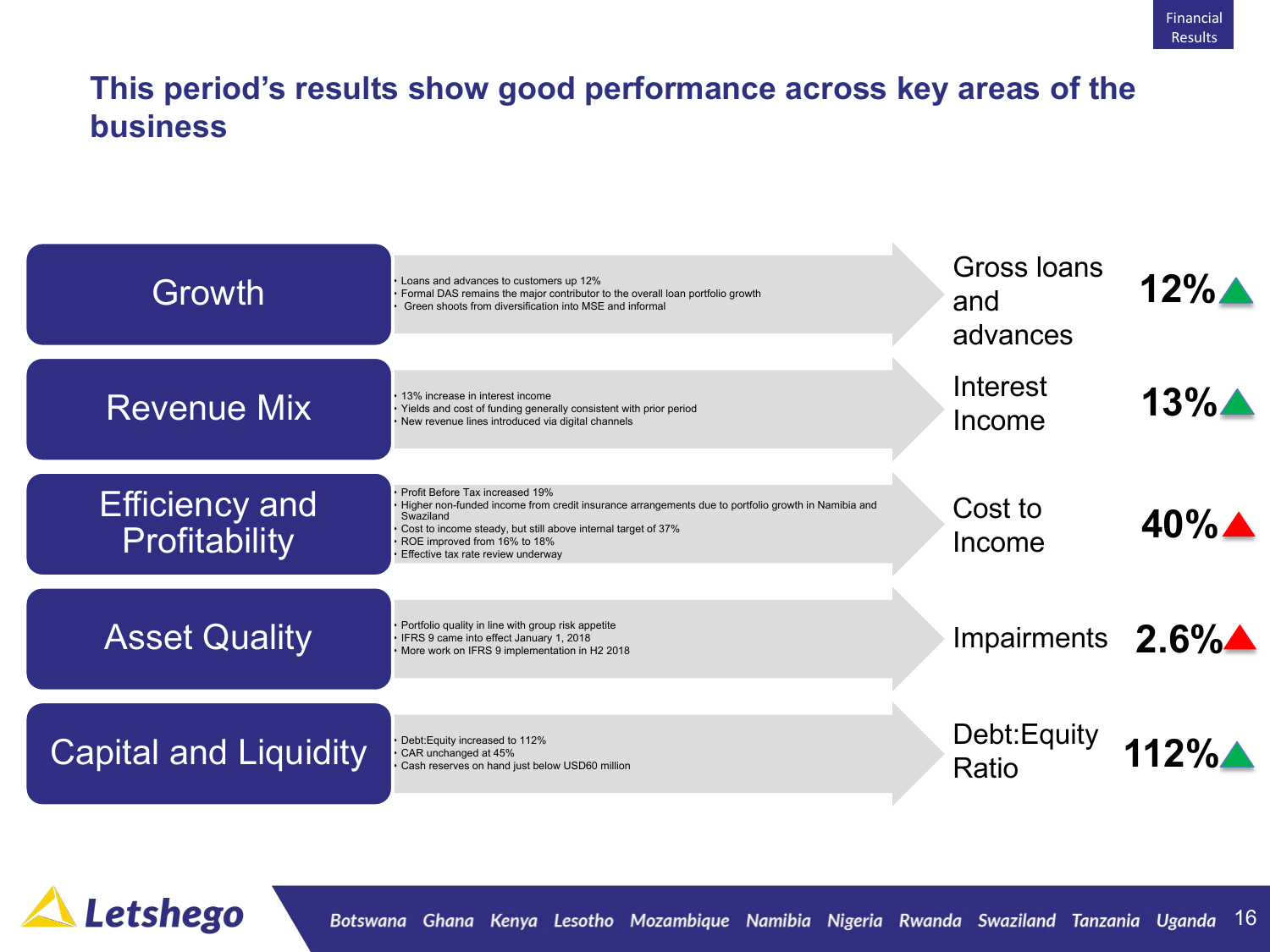## **Formal DAS remains the major contributor to the overall loan book growth**

| Letshego's market<br>penetration as at 30 Jun |              |     | <b>Government</b><br>employees | <b>Current Loan</b><br>book | <b>Consumer</b><br>Lending | <b>MSE</b><br>Loans | Informal<br>% of Book    |                          | prior period in<br><b>BWP</b> | Loan growth from Loan growth from<br>prior period in<br>local currency |       |
|-----------------------------------------------|--------------|-----|--------------------------------|-----------------------------|----------------------------|---------------------|--------------------------|--------------------------|-------------------------------|------------------------------------------------------------------------|-------|
|                                               | 2018<br>2017 |     | (000)                          | USD <sub>mn</sub>           |                            |                     |                          |                          |                               |                                                                        |       |
| <b>Botswana</b>                               | 20%          |     | 21%                            | 181                         | 230                        | 98%                 | 2%                       |                          | 29%                           | $3\%$                                                                  | 3%    |
| Kenya                                         | 4%           |     | 2%                             | 700                         | 62                         | 33%                 | 67%                      |                          | $8\%$                         | 44%                                                                    | 37%   |
| Lesotho                                       | 15%          |     | 14%                            | 50                          | 37                         | 100%                | $\qquad \qquad -$        | $\overline{\phantom{0}}$ | $5\%$                         | (5%)                                                                   | (2%)  |
| Mozambique                                    | 22%          |     | 20%                            | 300                         | 108                        | 100%                | $\overline{\phantom{0}}$ | $\overline{\phantom{0}}$ | 14%                           | 19%                                                                    | 16%   |
| Namibia                                       |              | 51% | 51%                            | 100                         | 182                        | 100%                | $\overline{\phantom{0}}$ | $\overline{\phantom{0}}$ | 23%                           | $6\%$                                                                  | 10%   |
| Nigeria                                       | $0\%$        |     | $0\%$                          | 3 4 0 0                     | $\overline{7}$             | 13%                 | 87%                      |                          | $1\%$                         | 33%                                                                    | 43%   |
| Rwanda                                        | 0%           |     | $0\%$                          | 200                         | 3                          | 4%                  | 96%                      |                          | $0\%$                         | (59%)                                                                  | (59%) |
| Swaziland                                     | 14%          |     | 13%                            | 42                          | $38\,$                     | 100%                | $\overline{\phantom{0}}$ | $\overline{\phantom{0}}$ | $5\%$                         | 26%                                                                    | 30%   |
| Tanzania                                      | 9%           |     | $8\%$                          | 500                         | 45                         | 73%                 | 27%                      |                          | $6\%$                         | $8\%$                                                                  | 8%    |
| Uganda                                        | 13%          |     | 13%                            | 300                         | 29                         | 53%                 | 47%                      | $\overline{\phantom{0}}$ | 4%                            | $5\%$                                                                  | 11%   |
| Ghana                                         | 10%          |     | 15%                            | 600                         | 52                         | 73%                 | 1%                       | 26%                      | 7%                            | 116%                                                                   | 131%  |
|                                               |              |     |                                | <b>Total</b>                | 793                        | 68%                 | 30%                      | 2%                       | 100%                          | 12%                                                                    | 14%   |
| $\blacktriangle$                              |              |     |                                |                             |                            |                     |                          |                          |                               |                                                                        |       |

**ALetshego**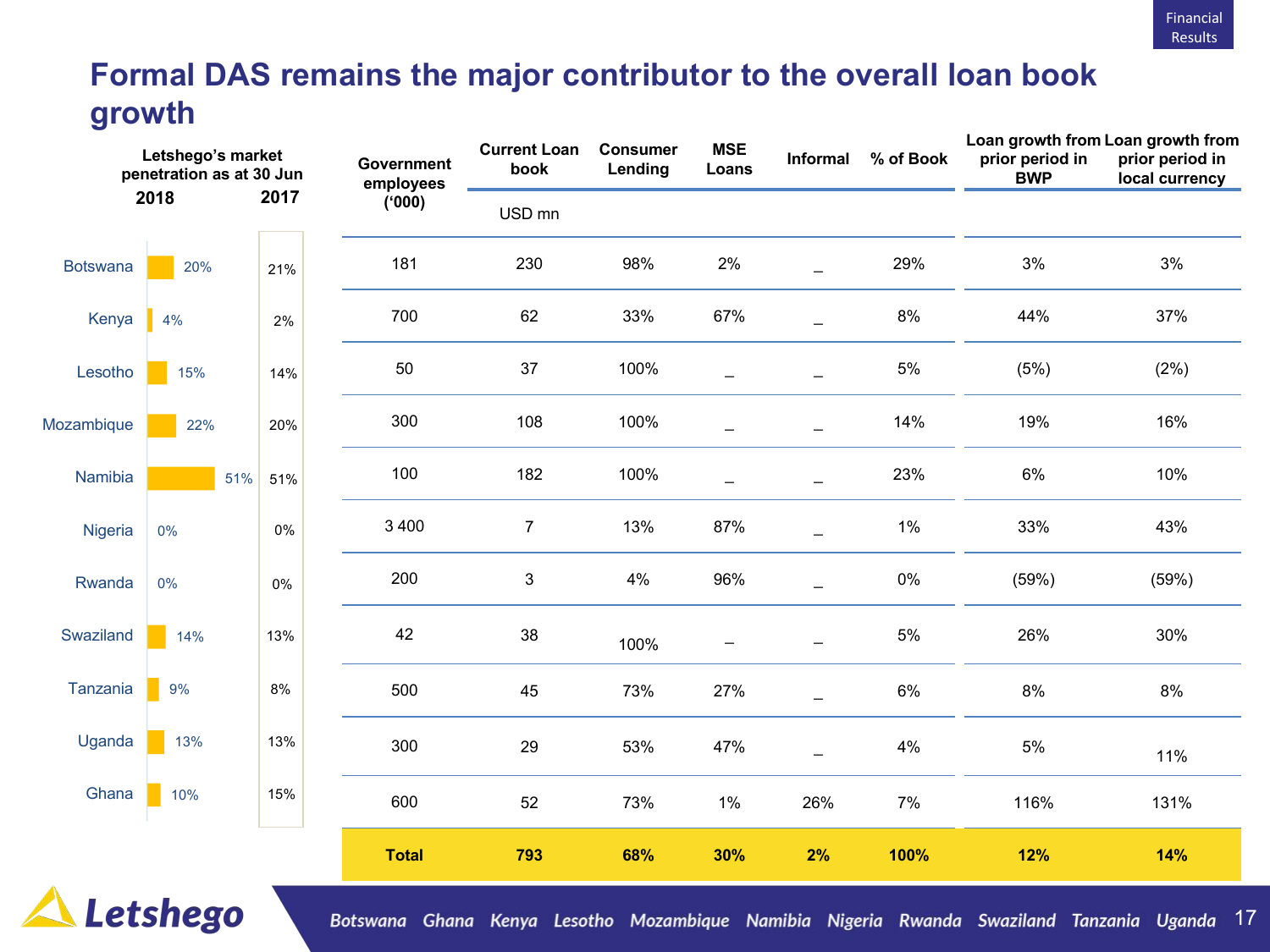#### Financial Results

### **Green shoots from diversification into MSE and informal**

- Formal DAS remains the major contributor to the overall loan book
- Botswana has led the Group in non-government diversification
- Formal non government segment stable at 11% of overall loan portfolio
- **Informal launched in Ghana and currently 20% of** total loan book



#### **Portfolio Growth (P'mn)**

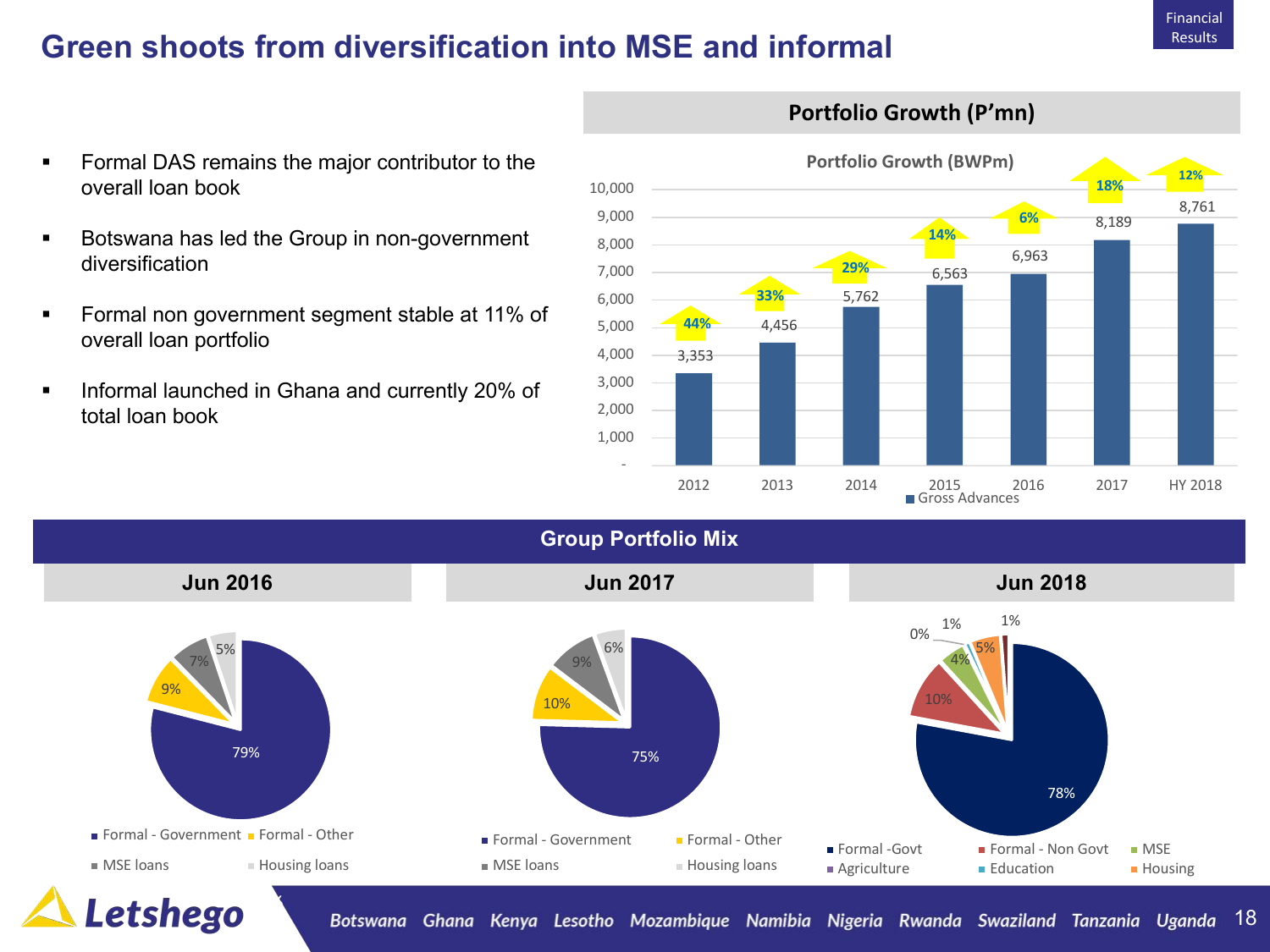## **Adoption of IFRS 9 has imposed more onerous requirements on provisioning than under IAS 39**

#### Asset Quality and Provisioning

- Cost of credit risk was 2.6% (2017: 3.3%)
- IFRS 9 came in effect on January 1, 2018. The impact of this new accounting standard was a 37% increase in impairment provisions from P402mn to P552mn and a P150mn decline in Group's retained earnings.
- The Group's cost of risk reduced from 3.3% (HY 2017) to 2.6% (HY 2018). Also under IFRS 9 Coverage Ratios have increased to 95% (IAS 39 HY 2017: 70%).
- **53%** Nigeria, Tanzania and Uganda. • Recoveries experience continues to improve at a group level though we have seen increasing defaults in

| <b>Impairment Cost</b> |  |                         |  |  | <b>Impairment Coverage</b><br><b>&gt; PAR 90</b> |  |                   |                |              |
|------------------------|--|-------------------------|--|--|--------------------------------------------------|--|-------------------|----------------|--------------|
|                        |  | FY 15 FY 16 FY 17 HY 18 |  |  |                                                  |  | FY 15 FY 16 FY 17 |                | <b>HY 18</b> |
| Formal                 |  | 2.1% 2.3% 1.8% 2.2%     |  |  | Formal 36% 50%                                   |  |                   | 65%            | 87%          |
| <b>MSE</b>             |  | 4.3% 7.7% 10.4% 3.3%    |  |  | <b>MSE</b>                                       |  |                   | 128% 178% 101% | 136%         |
| Group                  |  | 2.3% 2.8% 3.1% 2.6%     |  |  | Group                                            |  | 51% 54%           | 70%            | 95%          |



**Letshego**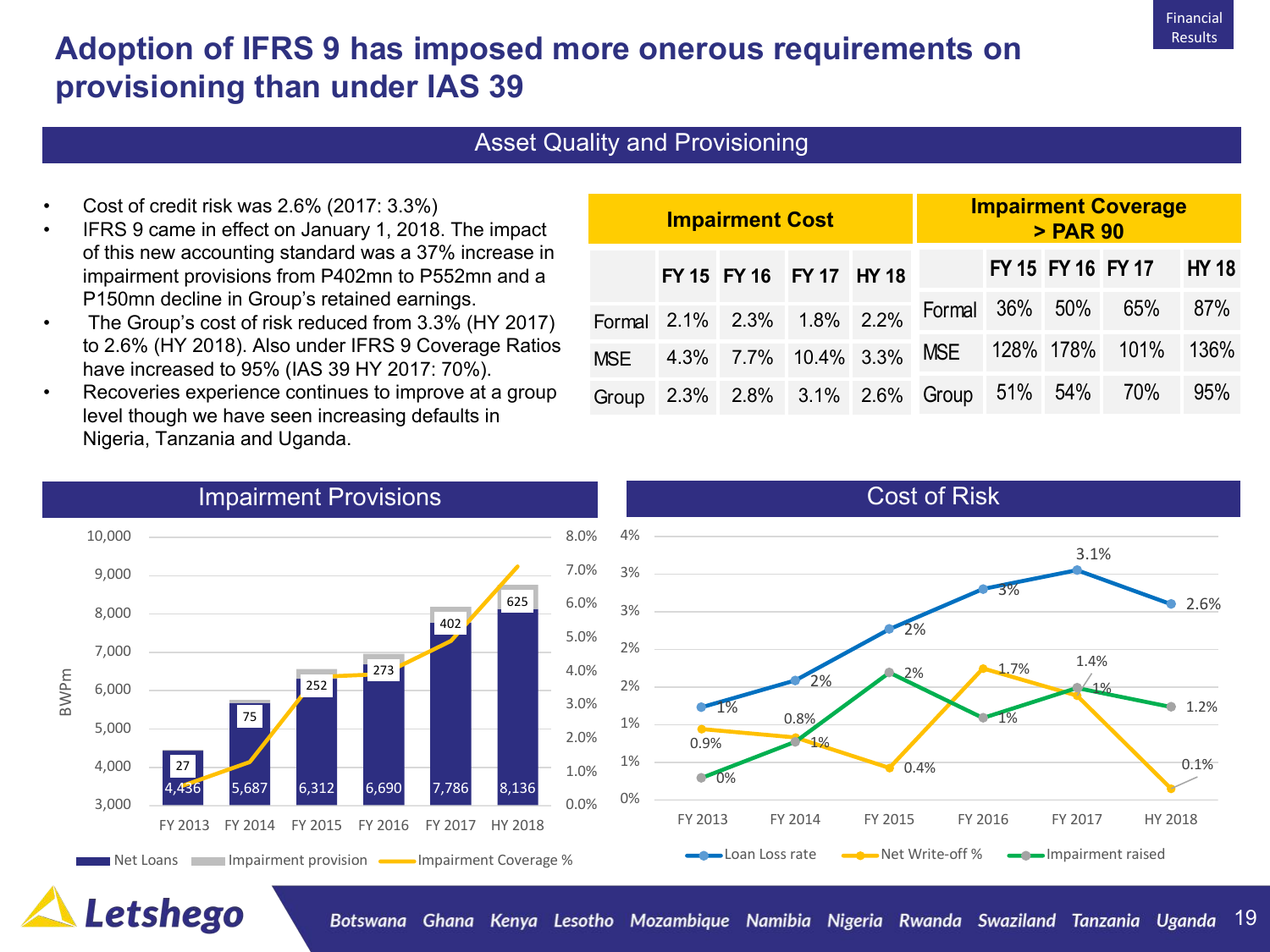## **Letshego has successfully raised new senior unsecured term funding from Microfinance Investment Vehicles (MIV) and DFIs**

### **Funding**

• Drew down P256mn **MIV/ DFI funding**

### **Share Buy Backs**

- **53%** buyback mandate in this period We have not exercised the share
- Share buyback will continue to be used as appropriate

### **Credit Rating**

• H1 18 **Ba3 (stable) outlook** affirmed by Moody's Investor **Services** 

### **Security**

- Secured property ratio is < 67% **Capital Adequacy**
- CAR 2017 (45%), 2016 (47%) **Dividends**
- Dividend pay out ratio unchanged at 50% of PAT



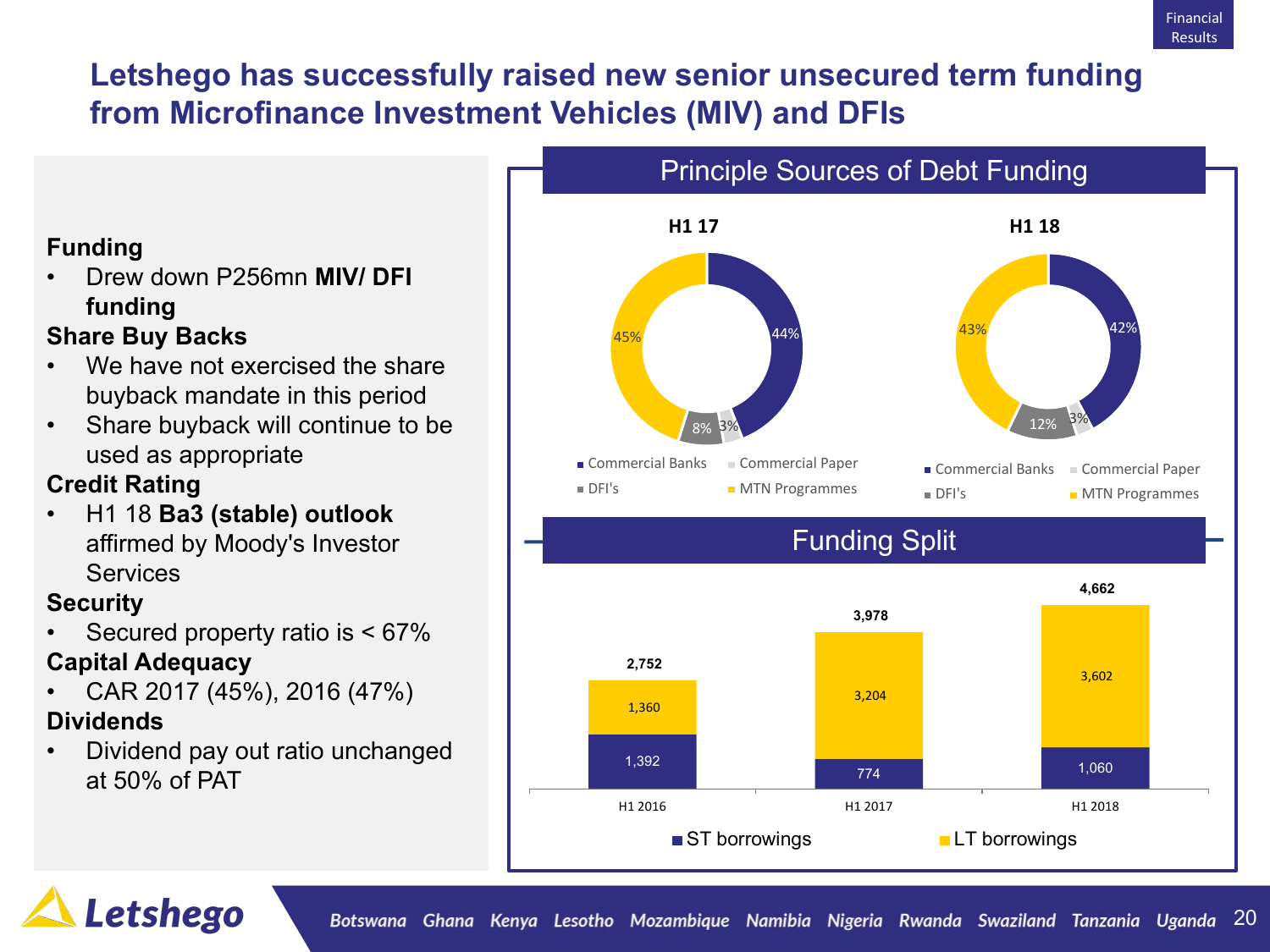### **There has been a significant improvement to the Group's debt maturity profile and liquidity position**

### **Deferred Maturity profile**

• BWP1,020mn, 22% of total external borrowing maturing in < 2021

### **Liquidity Coverage Ratio**

- 23% H1 2018,19% H1 2017
- liquidity gap  $\leq$  12 months is positive
- Cash reserves on hand under USD60mn

### **Deposit Mobilisation**

Letshego

- Mozambique leads in deposit mobilization
- Over 24k LetsGo accounts opened
- CASA growth of 278% from prior period



#### Botswana Ghana Kenya Lesotho Mozambique Namibia Nigeria Rwanda Swaziland Tanzania Uganda 21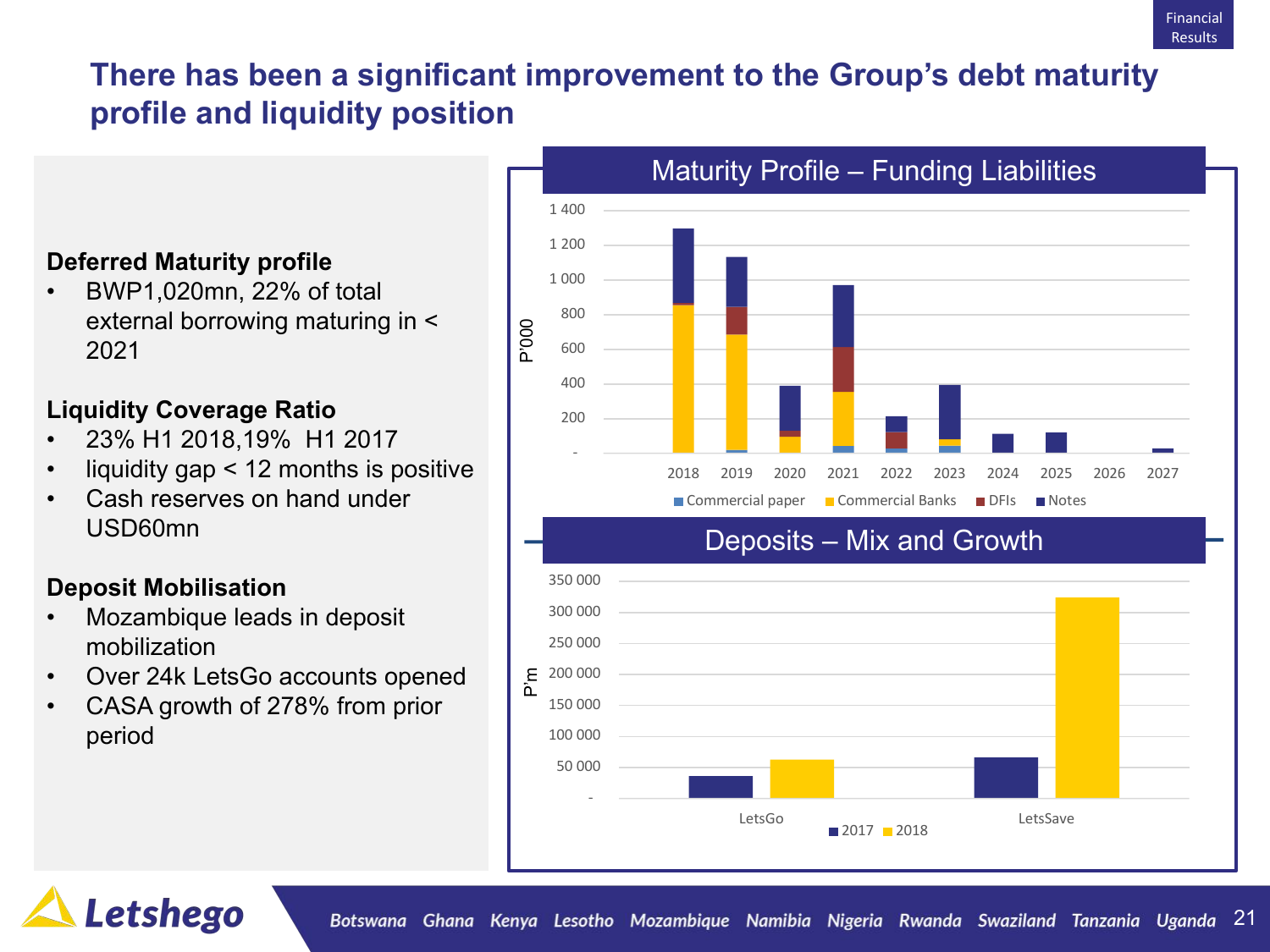### **Prior year adjustment – taxation update**

- Legal and tax opinions obtained
- LHL tax returns for 2014 to 2016 to be resubmitted to the Botswana tax authorities
- § Any refunds obtained in error will be refunded to BURS
- § These are included in the restated 2017 full year results and the interim results to 30 June 2018
- Going forward review of overall effective group tax rate to be performed